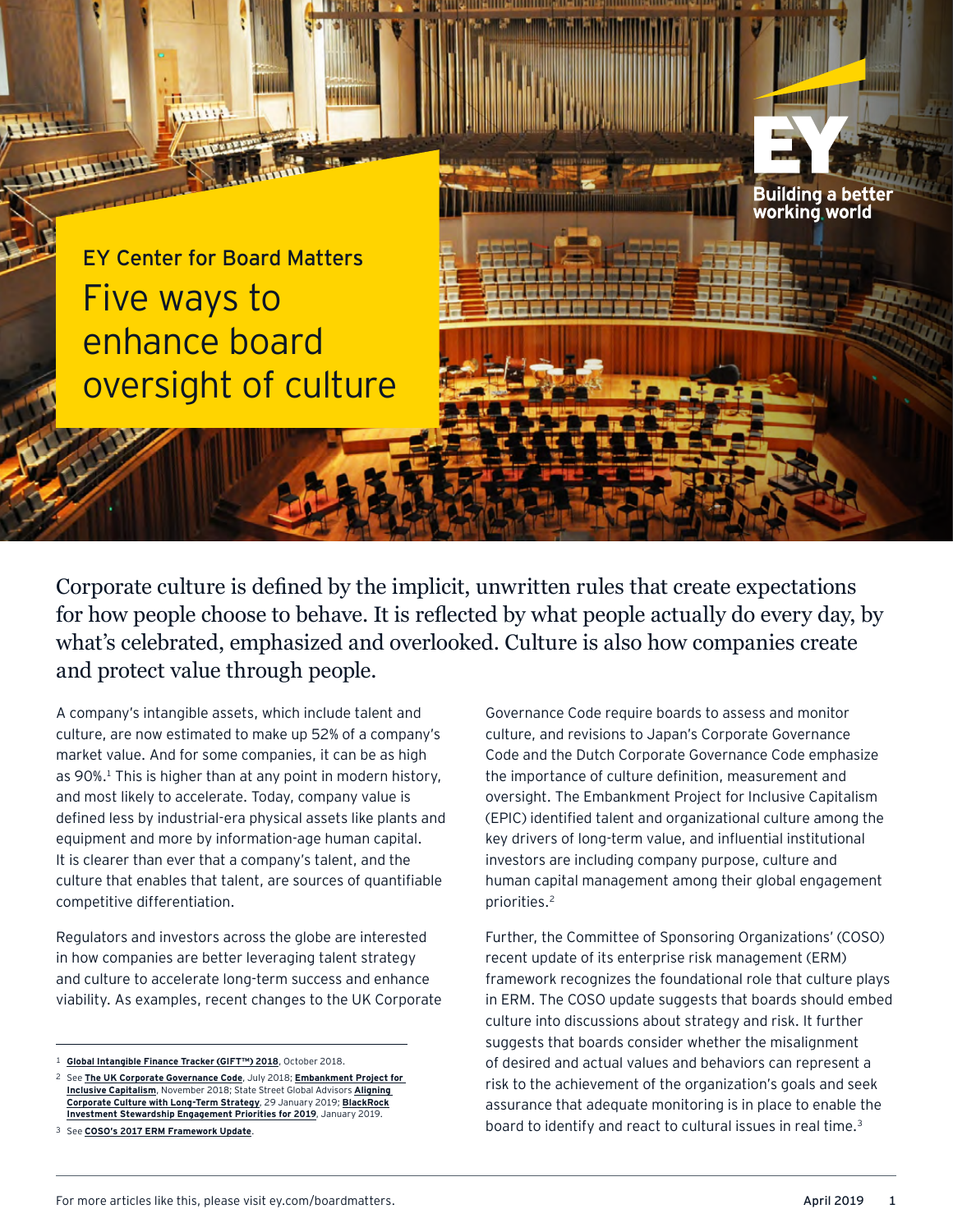For these reasons, oversight of culture is a growing priority in the boardroom  $-$  and rightly so. The board plays a critical oversight role for various dimensions that shape culture. Responsibility for defining the right culture for the company and embedding it within daily operations falls to management, but the board must oversee and hold management to account on how it is defining, aligning (to purpose and strategy), embodying and reporting on culture.

Accordingly, we identified accelerating the talent agenda and activating culture as a strategic asset as one of our 2019 board priorities.<sup>4</sup> In this report, we present five ways to help boards challenge how they govern culture and support management in realizing culture's value.

# 1. Oversee how culture is defined and aligned to strategy

Many leaders struggle with defining and operationalizing the culture that is right for their business. A corporate culture that clearly aligns with a company's purpose and strategy enables and accelerates that strategy. When alignment isn't there, culture can drag the organization down. It is difficult to accomplish new things with old ways of working. As a first step, leaders should spend the time to define attributes of culture needed to both realize what the strategy calls for and engage their people.

As companies develop a blueprint for their purpose, vision, mission and strategy, they should include the cultural attributes needed to achieve the company's overall strategic objectives. Does the strategy call for putting quality first and prizing precision? Or does it call for putting the customer first and empowering local leaders to optimize customer responsiveness? Or is the key priority encouraging innovation and seeding disruptive ideas? To make it real, how do these translate into everyday decisions and behaviors in the company?

While leaders want their company to be great at everything, a company's strategy will call for a specific orientation in the market (e.g., the innovator, the best brand, the most efficient), and the culture should be intentionally designed by management in the context of that orientation. Doing so will help shape decisions

4 See **[Top priorities for boards in 2019](https://www.ey.com/us/en/issues/governance-and-reporting/ey-top-priorities-for-us-boards-in-2019?utm_source=sampcl&utm_medium=email&utm_campaign=US_top_priorities_for_us_boards_in_2019)**.

and behaviors, e.g., what kind of people are hired, what workplace policies and processes are put in place, what behaviors are rewarded.

Boards play a pivotal role in overseeing that management teams have defined their corporate culture in the context of their strategy. It should do more than sound good; it should actually fit well with the company's current ambitions. Management should be able to articulate the organization's desired culture, gaps that may exist and how the gaps are being closed. The board should oversee how management defines and harmonizes the culture and strategy, and help provide that culture modernization and evolution is an ongoing priority.

### Values vs. culture

Stating values is one thing. Living them every day, beyond policies, procedures and controls is another.

Every company has a unique culture based on its past, present and the legacy it aims to leave in the future. While values are the fundamental ideals and beliefs that guide an organization, a company's culture is thousands of everyday decisions and behaviors that aggregate as social norms.

Values usually remain consistent over time, but culture should evolve and align with the company's mission and strategy. Unwritten rules guide behaviors. Stated culture must authentically reflect the company and clearly guide how its people can realize their personal and the company's collective ambition (i.e., achieve its strategy). Words matter  $-$  and behaviors matter more.

A corporate culture that clearly aligns with a company's purpose and strategy enables and accelerates that strategy.  $\begin{array}{c} 66 \\ A \text{ cc} \\ \text{with} \end{array}$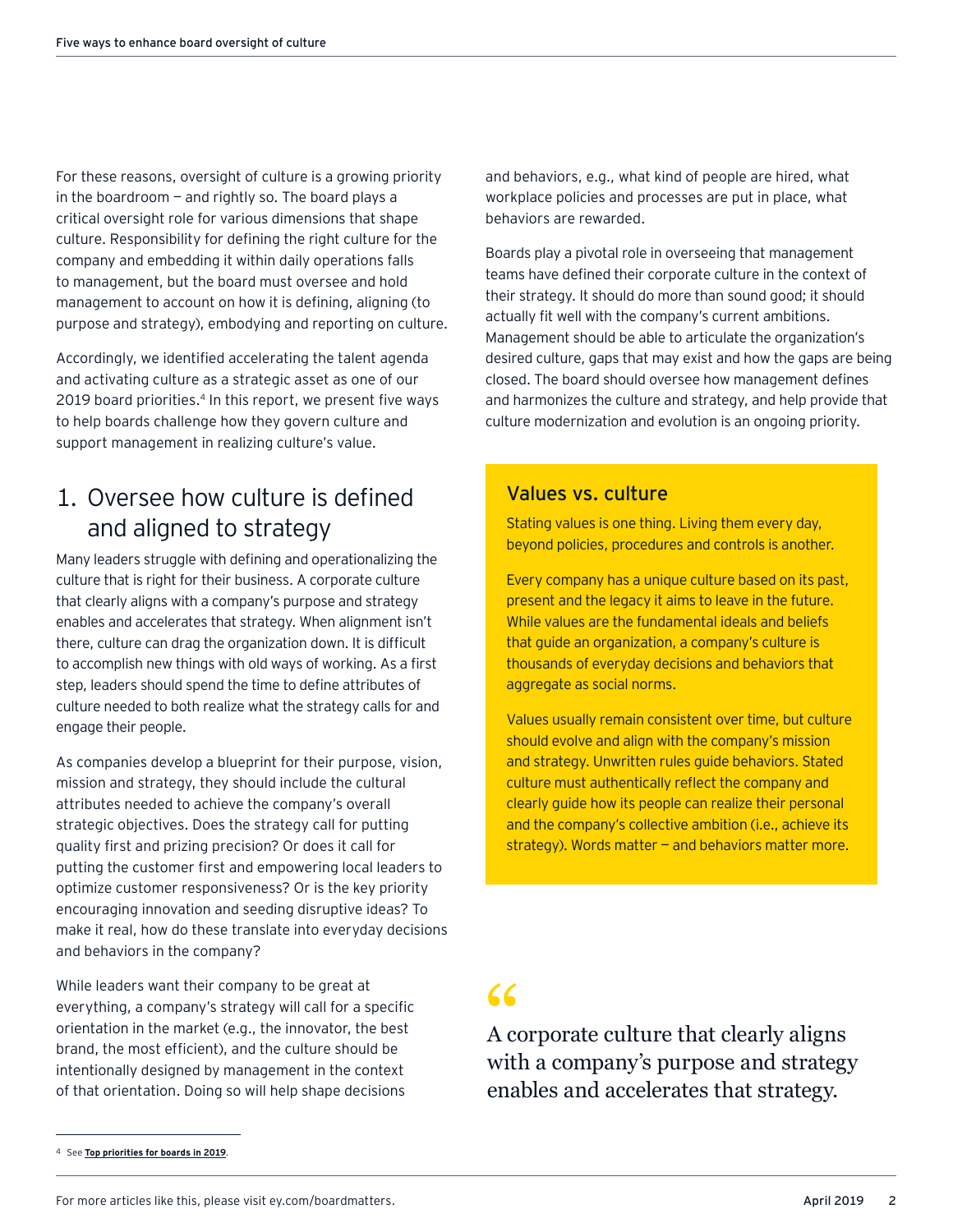## Five culture archetypes: modernizing the DNA of the company

Research shows that companies generally fall into one of five culture archetypes that defines who they are. Given innovation's urgent role in creating long-term value in today's disruptive era, many leaders are focused on properly calibrating their risk tolerance to cultivate a more innovative culture. Awareness of these archetypes may help boards ask better questions around how management is defining and shepherding the culture that best fits its business. -

### Innovation We innovate.

### We are

entrepreneurial, focus on anticipating market needs, encourage and recognize ideas, and support prudent risks.

Brand We build and protect our brand.

### We build strong commitment and pride in our products and services while operating with integrity and respect.

Customer We make it all about the customer.

> We gear everything we do to the customer, are relationshipbased and empower our people locally to drive success.

**Efficiency** We are efficient.

We optimize and are productive through a formal structure, defined roles and effective organization-wide coordination.

**Quality** We focus on quality first.

We strive for precision and excellence through continuous improvement, collaboration and a long-term view.

# 2. Create accountability for how culture is communicated and lived — internally and to key external stakeholders

Everyone in the company contributes to culture. Each person is accountable for how she or he shows up every day. It only takes one event or sometimes just one person to disrupt harmony, prompt a wave of employee turnover, damage client relationships or impact share price. Organizations should have the right behaviors clearly identified, manage performance against those behaviors and have incentive structures that reinforce the behaviors. They should also be aware of and address the challenges of building a cohesive, "borderless" culture in a global organization, where desired cultural attributes may conflict with local norms (e.g., speaking up in a culture where hierarchy and politeness reign) and language barriers may compound challenges. Just as important, leaders at every level should "set the tone at the top" by modeling desired behavior. So, there is a system around behaviors in an organization to provide that the right ones are lived. If the system is weak or broken, sometimes unhealthy, divergent behaviors happen.

The board can play a role in supporting this system, including by aligning executive compensation, including senior executive performance metrics, to the behaviors/culture the business needs. Boards should discuss how the current incentive structures might impact behaviors and what changes might be required to align incentives to the desired behaviors. Including cultural indicators in performance metrics can also help to incentivize the executive management team to embed the values and behaviors throughout the organization.

The board should also regularly evaluate how the CEO and other senior executives are modeling desired behaviors and communicating the desired culture to the organization. Does the content and tone of training materials and internal communications consistently reinforce the desired cultural values and behaviors? How does management communicate what is unacceptable behavior to employees? How does leadership react to breaches of the company's stated values? Transgressions can be an opportunity to shift the culture of the company in the right direction. Hundreds of little shifts over time is how company culture evolves. This should be deliberately directed by executive leaders, with oversight from the board.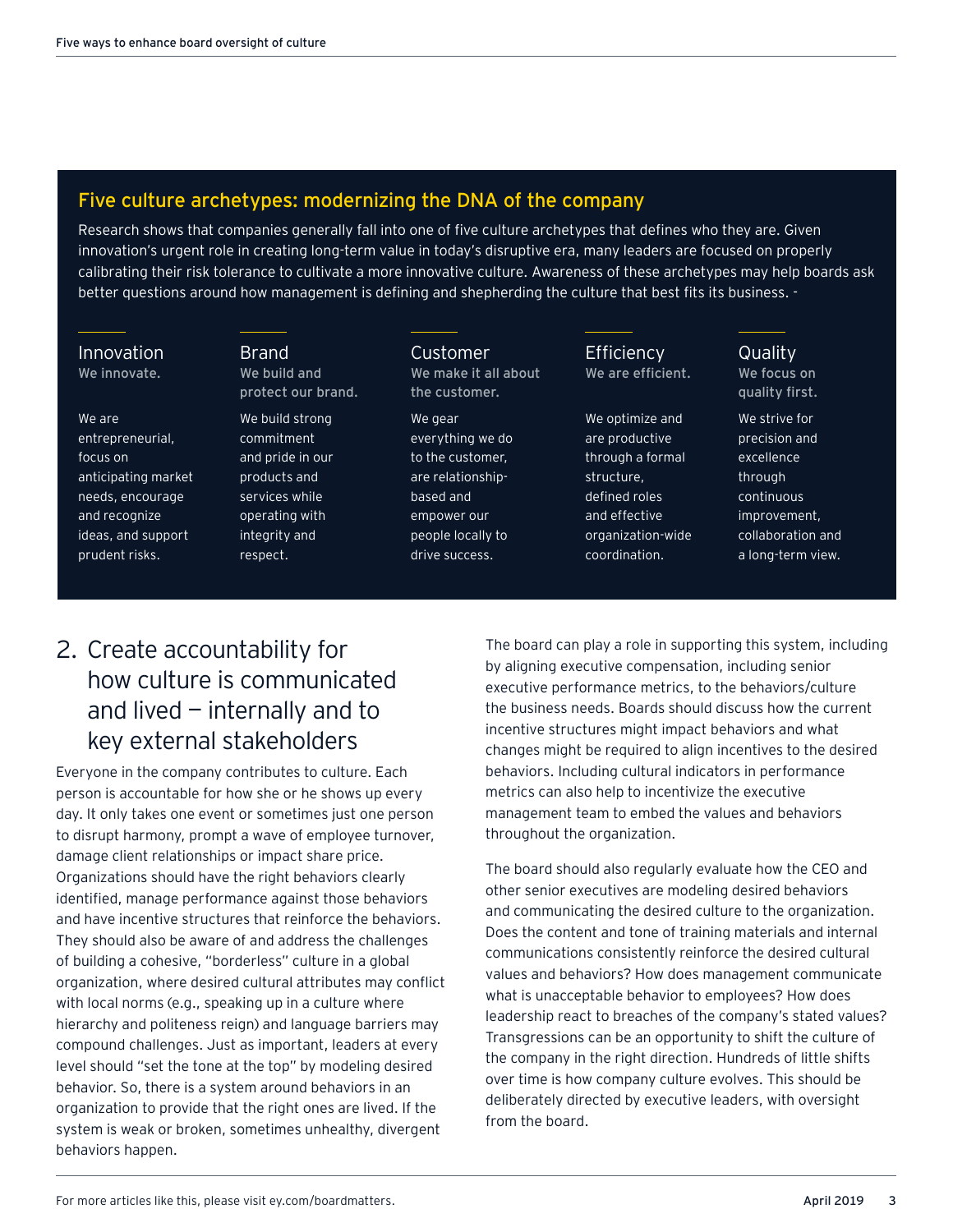The board's responsibilities around succession planning and executive compensation give it meaningful opportunities to shape culture. If the leadership pipeline ultimately does not reflect the company's values, the board may need to make changes at the top to better support the cultural fitness of the organization.

Further, given that investors, regulators and other key stakeholders are paying closer attention to culture, it is important that boards understand how culture is communicated externally. This includes details about how the board is engaged and exercising oversight of culture. Communications should give stakeholders confidence that culture is clearly defined and shaped to align to strategy and purpose, and that the systems that reinforce the right behaviors are set and current.

## 3. Monitor how culture and talent metrics are measured to keep a pulse on how culture is evolving

Effectively governing culture calls for boards to understand and monitor the metrics that best reflect the health and strength of a company's culture. Culture is measurable; there are many options to directly and/or indirectly measure it. The 2017 COSO update notes that reporting on culture to the board may include consideration of analytics of cultural trends, benchmarking to other entities or standards,"lessons learned" analyses, reviews of behavioral trends, and surveys of risk attitudes and risk awareness. EPIC recommends that boards oversee, and companies report on, the different dimensions of culture, such as ethics and integrity, alignment with purpose and values, leading by example, performance and accountability, and inclusion and well-being.<sup>5</sup>

Companies are embarking on cultural assessments. In addition to these assessments, boards should expect data from as many sources as possible, and at different layers in the organization, on the culture of the company. Customers and employees are key sources of intelligence. Customer Net Promoter Scores, data from culture surveys, employee engagement scores, social media scans, employer review sites (e.g., Glassdoor) and other human capital metrics can

provide the board with insights on the health and strength of the culture. The collected data should be interpreted in the context of the purpose and strategy of the company.

Data related to the company's policies, procedures and risk management efforts are also valuable. This includes whistleblower hotline data, social media audits, compliance training results, and recent legal claims and litigation. Other sources of intelligence include operations (e.g., corporate responsibility policy, decision-making structure) and financial metrics (e.g., market share and shareholder return).

Most of this data already exists within the organization or externally, and advancements in analytics and technology make it easier than expected for companies to gather, use and learn from it. Data analytics can help the board readily gain a holistic view of culture of the company. This data should form part of the overall analysis that is used to drive further assurance and oversight efforts.

Further context from and discussion with management may be needed to understand how this data relates to the company's strategy, business model and culture evolution efforts. Leading boards are having regular interactions with and reporting from the Chief Human Resources Officer (CHRO) as they assume a greater role in overseeing the company's culture and talent goals and assessing the company's overall return on talent investment.

Through monitoring, it is critical that the board develop a deep understanding of the current culture's strengths, gaps to close and the path that needs to be driven to close the gaps. Depth of understanding is key for effective culture oversight and is increasingly expected by leading institutional investors that believe directors should be able to articulate where the company is on its culture path.6

Given that investors, regulators and other key stakeholders are paying closer attention to culture, it is important that boards understand how culture is communicated externally. 66<br>Given

<sup>5</sup> See **[Embankment Project for Inclusive Capitalism](http://See Embankment Project for Inclusive Capitalism)**, November 2018.

<sup>6</sup> See State Street Global Advisors **[Aligning Corporate Culture with Long-Term](https://www.ssga.com/blog/2019/01/aligning-corporate-culture-with-long-term-strategy.html)  [Strategy](https://www.ssga.com/blog/2019/01/aligning-corporate-culture-with-long-term-strategy.html)**, 29 January 2019.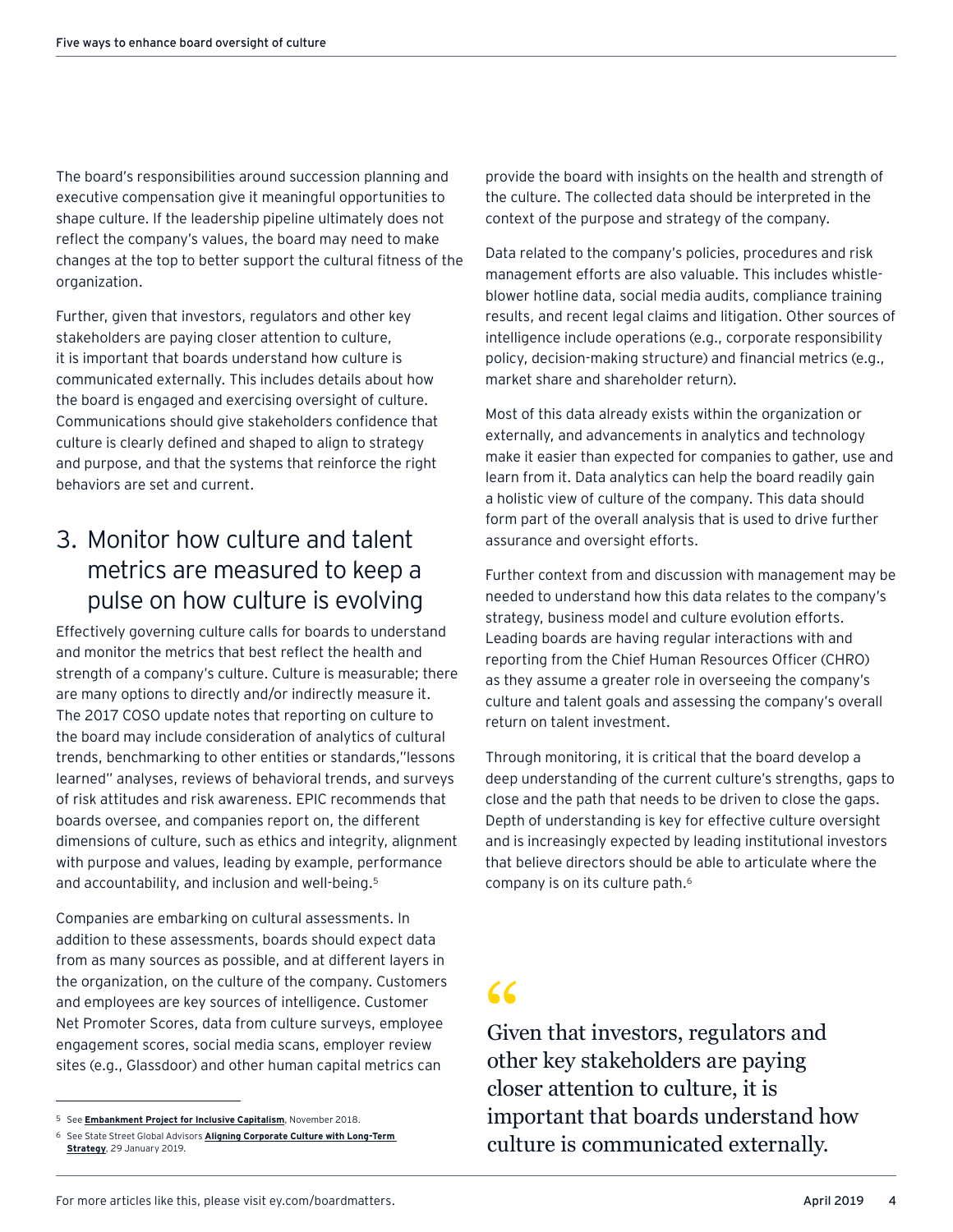# 4. Provide oversight of intentional culture shifts to stay in step with strategy shifts

Culture must shift when strategy shifts. Consider a company that has been hyper-focused on efficiency that is shifting to a focus on innovation. That company's recruitment strategies, operating and incentive structures, its entire DNA, has been built around formal structures and defined roles. But now its success will depend on its ability to embrace an entrepreneurial, agile posture and empower employees with autonomy and creative freedom. For that shift to be successful, new ways of working and new workplace attitudes and behaviors must be lived every day.

A new CEO, a merger or acquisition, digital or functional transformation, regulatory changes or unethical behavior events are also potential drivers for shifts in a company's culture. The board's role is to confirm that management has adequate resources to operationalize culture shifts across the organization and to oversee the approaches management is using to execute such shifts.

Before moving to new ways of working and evolving culture, leaders need to clearly understand the social network of the company and identify the "influencers" within the organization. In addition to senior leadership setting the tone at the top, it is essential to engage other influencers who exist throughout the organization.

Changing culture takes a team that is incentivized to collaborate and do things differently. It also needs both top-down approaches (e.g., evolving operating models, performance systems, rewards systems and business processes) and bottom-up approaches (e.g., decisions and behavioral changes in local teams that, over time, create new norms that go viral).

As culture shifts are operationalized, the board should monitor progress towards the desired culture and help management challenge whether changes being made across the organization are superficial, which could feel disingenuous to employees, or truly changing the undertone of how the company works. The board should also help manage stakeholder expectations around the long-term nature of culture change.

# 5. Challenge the board's culture

The board sets the ultimate tone at the top regarding corporate culture – not just in the way that the board prioritizes and oversees the company's culture but also in the composition, dynamics and culture of the board itself. Does the board reflect the company's commitment to diversity and inclusion? Is the board innovating its own composition, structure and processes to support stronger oversight of company transformation, strategy and risk? Does the board's own culture reflect the cultural values against which senior executives are assessed?

The board's decisions and dynamics send a message to management as well as to investors and other key stakeholders. While conducting our investor outreach this year, a number of investors said that boards themselves are reflective of talent and culture objectives. They noted the value of board diversity in setting a tone at the top that reflects the company's inclusive view of talent. Some even characterized a lack of diversity among directors and executive leadership as a human capital risk, particularly given the spotlight on corporate culture and today's war on talent.<sup>7</sup> It is critical that the board assess itself through a culture lens and model the desired culture.

Further, boards should challenge whether they are dedicating sufficient time and attention to culture matters and whether any of the committees should have related responsibilities, e.g., the compensation committee expanding its purview to incorporate broader talent strategy and culture-related matters. Boards may consider leveraging the CHRO as a more strategic resource and having regular communications with and reporting from that individual in the same way that they are engaging with the CFO.

# Conclusion

Organizations of all sizes, ages and risk tolerances must actively shepherd their culture to align with strategy. The board plays a critical role in hiring the right CEO who lives the company's values, to validating a defined culture that enables strategy, to overseeing how that defined culture is measured and communicated, to setting the ultimate tone at the top. Boards can help management realize culture as a strategic asset by enhancing their oversight of how culture is evolving in relation to strategy and purpose and by holding themselves 7 See our **2019 proxy season preview** for more investor insights. **7 Accountability** and management to higher levels of accountability.